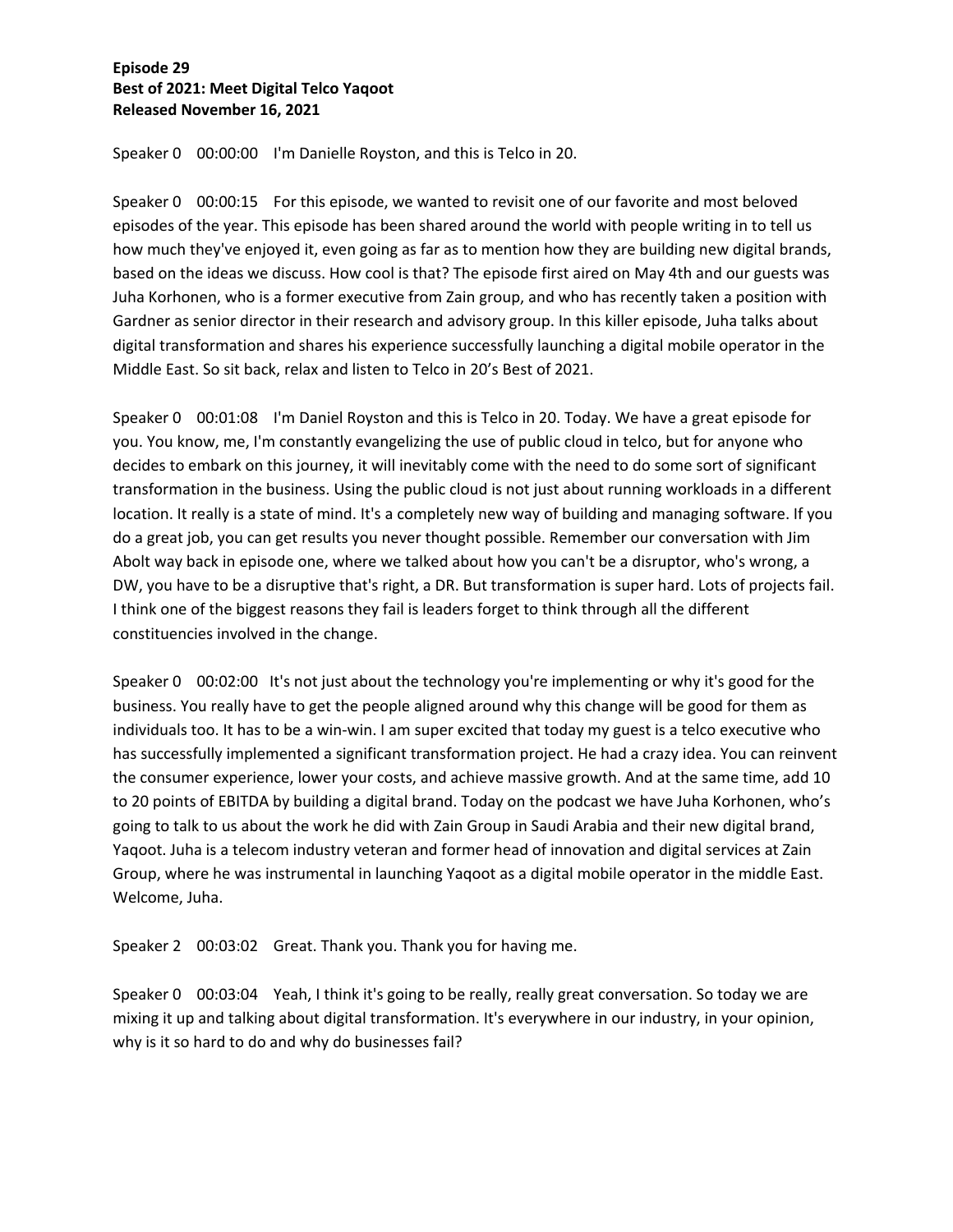Speaker 2 00:03:18 I think for telcos, we are so used to doing things a certain way and with a very safe structure in place if you look at the organization or how we are using technology. And we are also very big businesses. So if you are suddenly trying to get 7,000 people or 10,000 people to behave differently and use new tools and new technologies and new ways of doing things, I think it's just generally a very, very difficult problem. And that's also why I feel that maybe it's better to practice it first and figure out how you can do it.

Speaker 0 00:03:48 Yeah. And I love that you bring the people side into it. Cause I think that's a big, big, big part of transformation being successful, is really getting the people excited about the change. And I think it's something that's really neglected. And so kind of moving on, you've had a long career in telco. You've worked at companies all over the world, but three years ago, Zain challenge you to reinvent the consumer experience in telco. What was your initial vision for this?

Speaker 2 00:04:15 So I was very curious about how you can actually reinvent the business. I had been running the commercial side of the telecom operator, and the sales and the marketing, and the customer experience, and building them in a traditional way for a very long time. And at the same time, you saw all of these new technologies and these new capabilities coming in place. And you saw that all the innovation in telecommunication was done by somebody else. It was the handset guy. It was the internet guys. But it was not the telcos. So how much can you actually do to reinvent it and what would be the key RAs to look at it? So what was really interesting about this project was that it was basically starting from an empty space. So we said, okay, there's a total freedom on the technology. There's a freedom in the organization. There is a freedom of the product and services. Of course, it's still a telco product, but nothing in a sense is locked in. Let's see where it goes. So I really liked the approach and it was a very cool thing to do. Yeah.

Speaker 0 00:05:09 Yeah. And so it sounds like you really sort of started with a blank piece of paper instead of starting with inside a very large telco. You're like, let's start small and let's really rethink all the different areas.

Speaker 2 00:05:21 The company had done a couple of traditional transformation projects where you basically are trying to transform all the functions at the same time. And it becomes, "let's try to reinvent everything at the same time" and they really struggled doing those. And they were not generally seen as very successful ones. So this one, literally I was working at the group level and on day one, there was just two of us saying, "okay, how are we going to do this? And where are we going to go with this?" So it was really literally an empty piece of paper.

Speaker 0 00:05:50 Yeah. And so it sounds like you evaluated a couple different choices in your approach, everything from a group level project, all the way to starting something new. And so what were the choices that you thought about and which approach did you pick?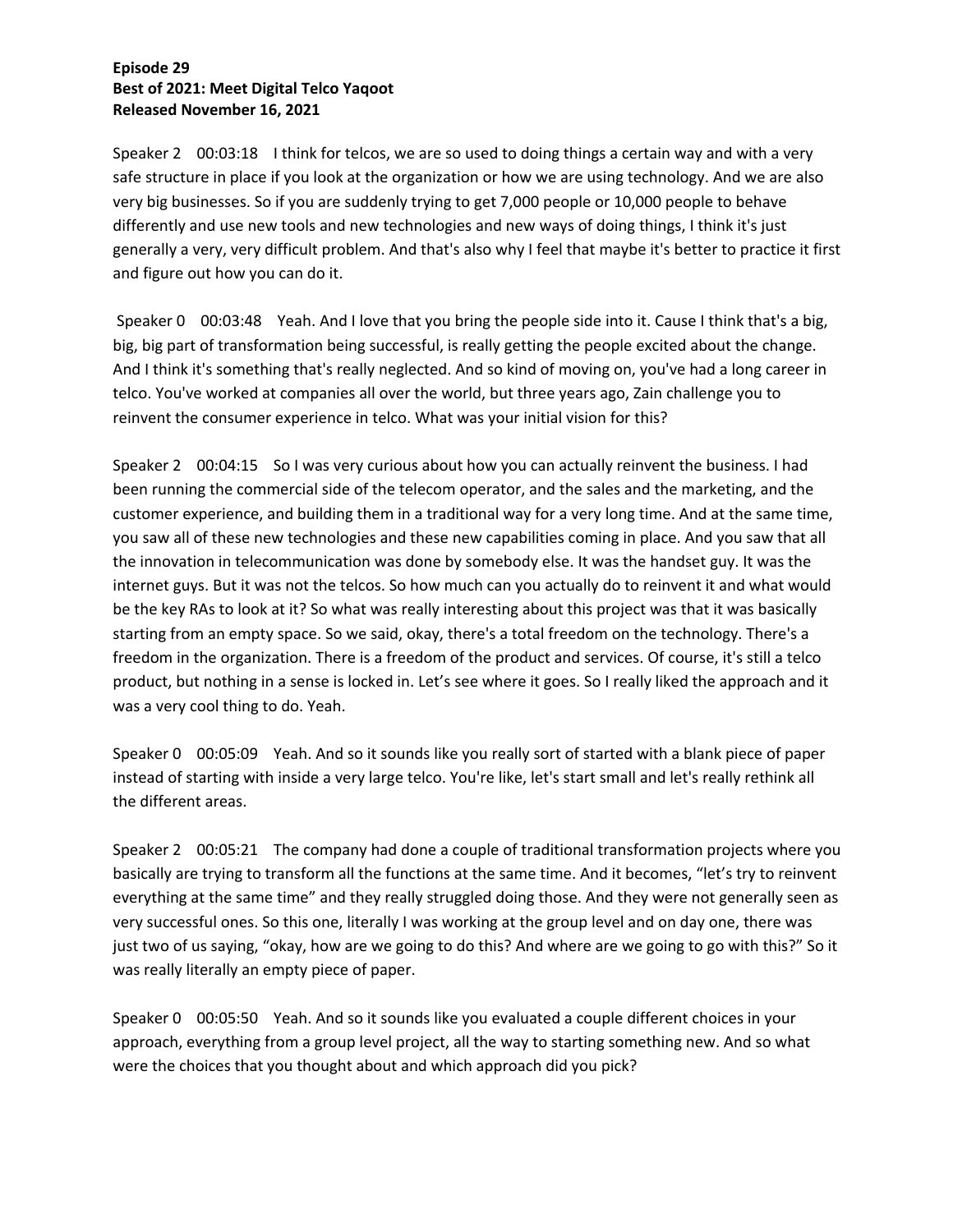Speaker 2 00:06:04 So the first project I had for us to look at, could we do a digital offering across the whole operating company? So looking at the eight different countries and how could we do that? Should we build the full business case? We built the organization, we talked about the products and services. We talked about how to structure it. How much money would we need? So building the whole thing, and people liked it, they liked the concept, but it was maybe a little bit too big for them. So then the whole project people did from saying that, okay, maybe we shouldn't build it ourselves. Maybe we should find somebody that we could do a joint venture with. So then there was a second phase where we basically went through all the different companies that we could find in the world that we could do a joint venture or we could invest into, or we could bring into our market. And then the third phase that the local CEO had decided that, "Hey, I'm going to do this digital." And then I said, "Hey, you, you already have been looking into this for two years." So then I will select it and set up, "Hey, why don't you go and help these guys out on our site and see how we can actually build it up from ground up."

Speaker 0 00:07:05 Awesome. So you've decided to go with a smaller B brand, start it from scratch. And so besides the goal of reinventing the consumer experience with the customer experience, were there other business benefits impacts that you thought would come from this project besides just as good for the consumers?

Speaker 2 00:07:23 Well, the operators, they are constantly looking for your new growth. So if you look at the last five years, telcos are not exactly growing, they're more stagnated or maybe even slightly negative. So the growth was important from the company's overall management point of view. But what I really wanted to see is that I wanted to understand the cost structure of a new way of doing things versus old way of doing things. So at the group level, we were looking at a lot of the KPIs, comparing the different operating companies, trying to see what works better, trying to do knowledge transfer between the companies. But here you had an opportunity of re-inventing the cost structure of a telecom operator by doing it in a new way. So let's go to maximum on cloud technologies. Let's go to maximum on what we can do on HR. Let's go to maximum of what is the new product and services. Let's go to maximum on digitalization and see how far we can actually take it on this market with this case. And then try to do a comparison between the existing business and the new business. The impact for the core business is less than actually doing it in the core business. So for me, always the end goal should be what you actually do that the mother company … the mother company has tens of millions of customers … so obviously if you can do something over there as a transformation, the impact of that would be bigger for everybody. Yeah.

Speaker 0 00:08:38 And so I think you found that you could really impact those cost structures in a significant way with this maximum approach. And so do you have some numbers of even just the back of the envelope of what you thought you could do going into the project from a reduction of cost or profitability?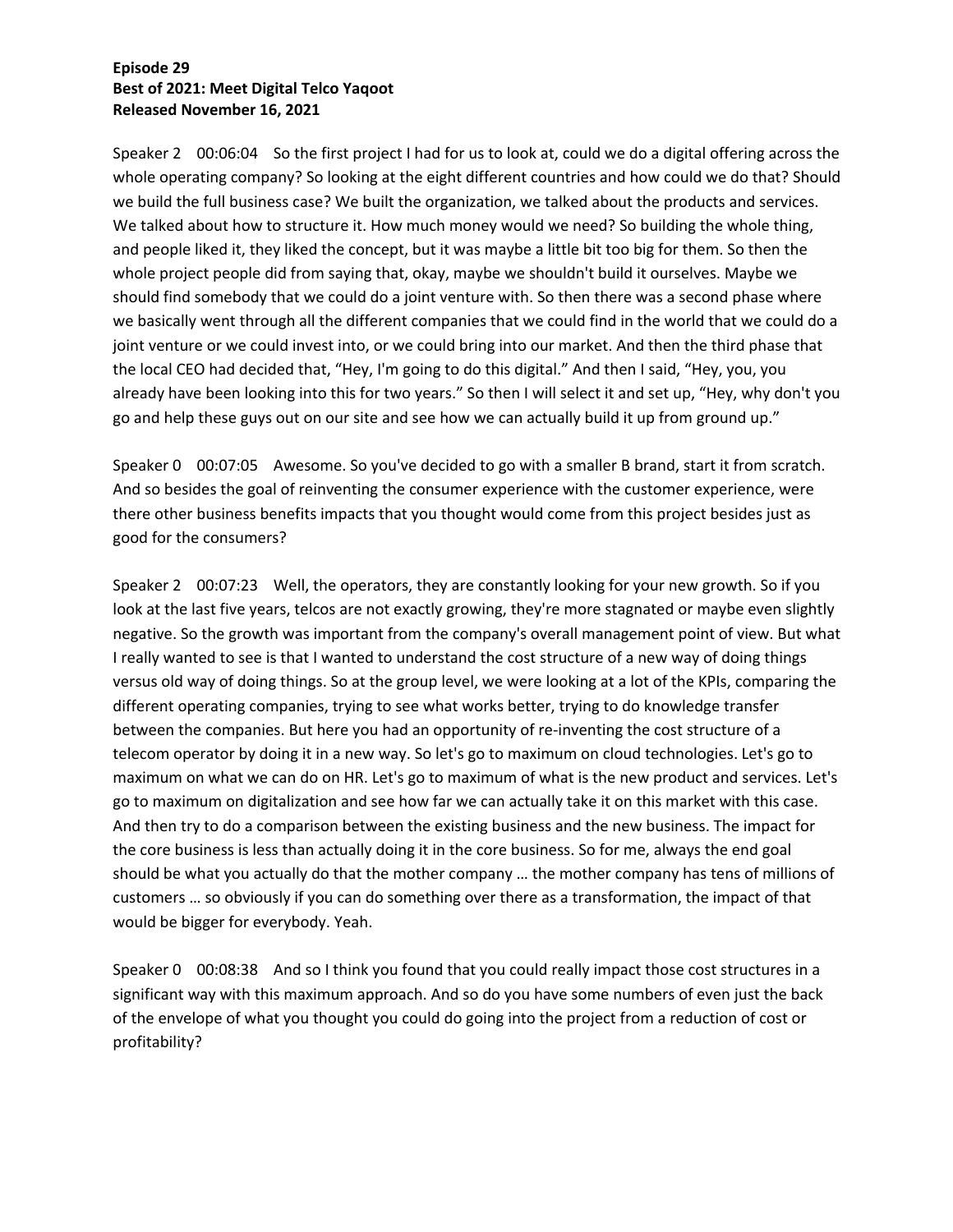Speaker 2 00:08:55 I always had a feeling that you have an opportunity to have a 10 to 20% EBITDA level impact on the commercial side of the business, at least. (So excluding the network, the network is a bit of a different animal.) And if you look at the structure of cost of sales, of typical operator or structure of OPEX, of the typical operator, they are quite similar. So it felt like that you have to work on all of those elements. At the same time, you can find these pockets where you have a sizable amount of cost that you can put out of the business. And at the same time, you can change it from this," let's sell a SIM card to our existing customers today," to "let's have a digital differentiated offering that I can give you an actual real opportunity for the growth when it comes to the number of customers and revenue." So you kind of working on all of them at the same time. Yeah.

Speaker 0 00:09:38 A lot of people think when you cut costs that somehow the customer experience is going to suffer or the business will not be as good. And I think what's so exciting about this project and talking to you about your approach here was that you found you could improve the customer experience, have great growth and reduce costs. And so it would be more profitable, which is super exciting. And so breaking down kind of that 10 to 20 points of EBITDA improvement, let's kind of walk through some of this math. The other day, you know, me, I'm constantly thinking about telcos, right? I was looking at the different big cost drivers of a telco … on average traditional telcos spend about six to seven points of revenue on sales commission. It's like a pretty big chunk. And I think one of your ideas was to approach this in a different way. And so can you talk to me about your approach to sales and sales commission?

Speaker 2 00:10:29 Sure. So I used to be chief commercial officer on these operators for a number of years, and I was quite used to looking at the commission structures. So if you look at, from the investment that we, as an operator do for growth, there are two big buckets of money. So there's the advertising cost. And then there is a commissioning cost. Somehow the advertising cost, I think because of lack of growth, has becoming more of a cost driver, not the growth driver. And when I was looking our ratios of advertising cost versus commissioning cost, we spend three times more money on commissioning that we spent on advertising. So the commissioning amount itself eats a really significant pool of money. And once you start to digitize that, then you set up, "okay, let's have a digital experience for the customer acquisition." So a customer comes to your website or customer comes to your app and you have a journey that is fully digitized on online.

Speaker 2 00:11:16 Everybody has a smart phone right now and honest to God, if they don't have a smartphone, maybe you don't want them to be your customer, right? Why are you trying to do this? Right? So customer already has a tool to do it and start from there. And then you actually don't need much of a commissioning. So the permission in itself becomes more of a fulfillment cost. You are sending a SIM card one way or another. So you have an opportunity of really moving the commissions all the way to zero, when it comes to sales, okay. Maybe payment commissions, you need something for the payment case and the credit card companies, but that's about it. Yeah. And then the other big thing that happens is that on digital marketing side, you suddenly have a full linkage of the marketing actions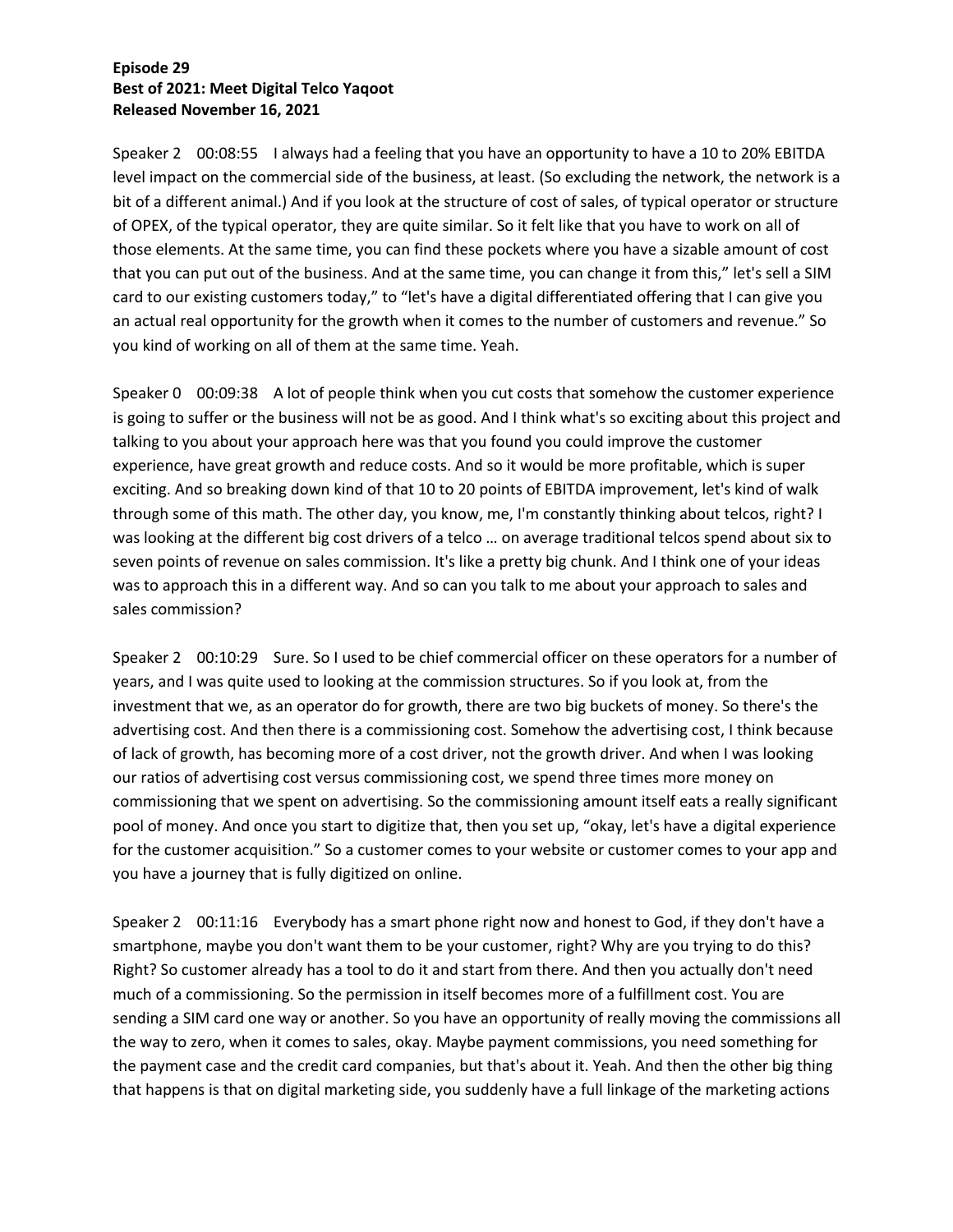you are doing linking into the customer acquisition. So you know, which campaign or which activity or which action that you did on advertising side actually brought you the customer, which means that you can start to commission your marketing expenses. So you kind of get both of these and that becomes your growth driver.

Speaker 0 00:12:18 That's amazing. I think what I heard there was almost a complete elimination of sales commission, which if it's six or seven points of revenue, is huge. And so I think another big expense at a traditional telco is the cost of customer care, which again, I think is typically around seven points of revenue. And obviously you have to have a customer care function, but what did you do here in terms of your approach of being a digital telco and re-imagining that experience, which I think most companies really struggle with providing a really great experience

Speaker 2 00:12:52 I really never understood why anybody on their right mind would want to talk to their operators, customer care. It is a painful experience. Why would anybody want to do that? So the reason why it's happening of course, is because something is going wrong, there's an issue. So if you think about, what kind of call center does Google run? Or, what type of call center does Facebook run? These companies have billions of customers across all the countries of the world. And somehow they don't need a call center and they are offering products and services and they are selling stuff to you at least. Right? So there has to be a better way. So I think it has two elements. So first of all, on the selfcare side, you really have to enable the self-care so that the customers can do it themselves. What they want to do, help themselves.

Speaker 2 00:13:35 When there is an issue or problems, they can actually resolve them. We actually spent quite a lot of time also looking at the product. So there is a number of things that drive customers asking question from you. So I think you should be mindful about removing the things that are very painful for customers. Giving an example, roaming expenses. Roaming is traditionally something that can cause shock, or throw your balance very quickly. So I think you should look at how you can move it in the model that this cannot happen. And then of course, on the care side, so care side call centers are not necessarily the most effective way of talking to your customer. So just by moving from calling to chatting, you have an opportunity of four times efficiency. So the same person can chat with four people, but can only talk with one person.

Speaker 2 00:14:19 So by test changing it while you're chatting, you have an opportunity. And one of the decisions we did was that we never launched a call center. So yes, there was a care on social media, email care, or you're chatting care, but don't have a call center. That alone increases your efficiency over that. You do have to learn how to do it differently though, because one of the challenges is that if you're offering a specialist, social media care, you might end up running customer care, do your advertising actions because everybody can reach to you on social media, not only your customers, right? Everyone can see it and you can't afford to do that.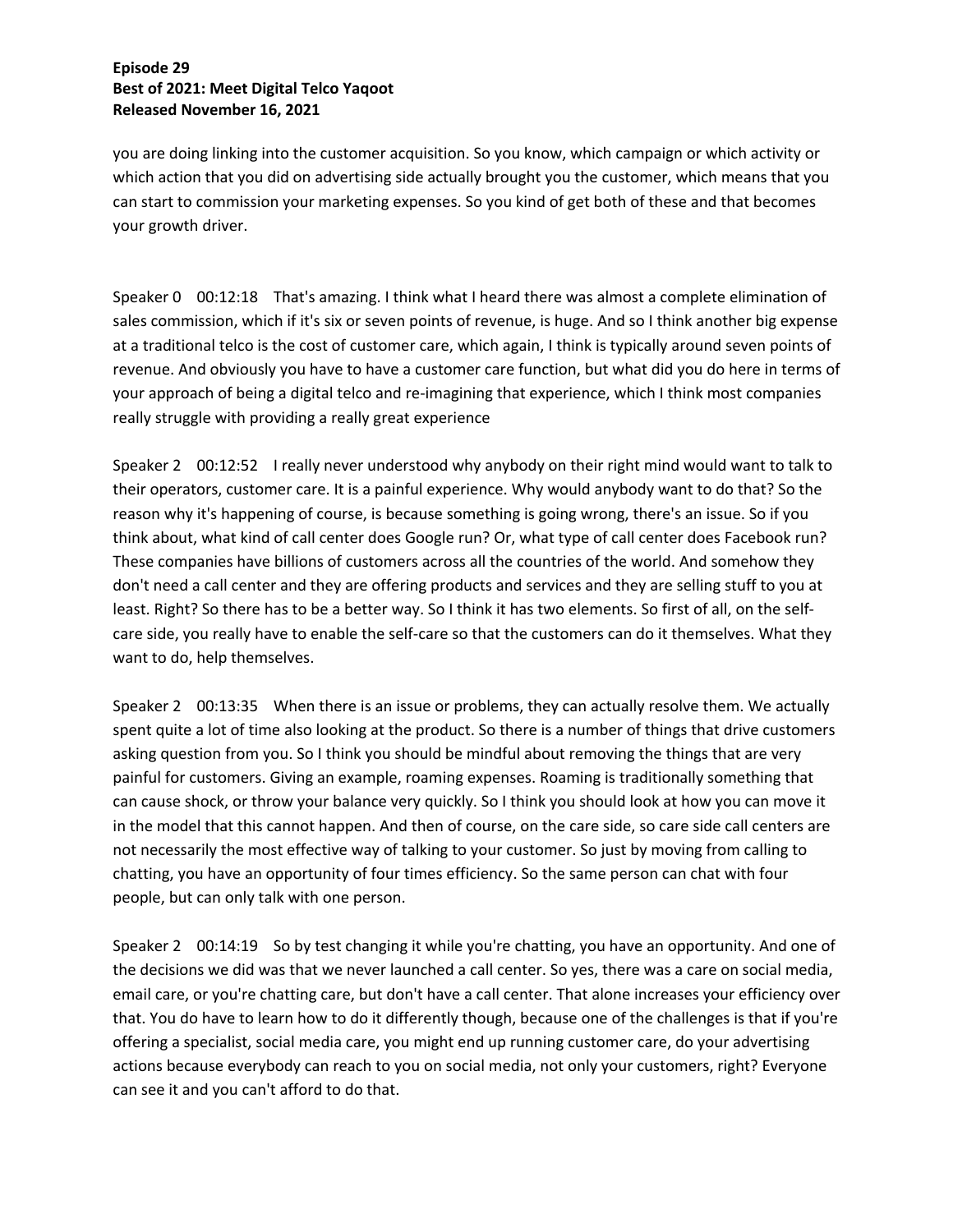Speaker 0 00:14:51 And how much do you think you saved by approaching it this way? Like I said, I think typically you're spending seven. Did you take it down by 50%?

Speaker 2 00:14:59 There's another impact that is as important if not more so … by digitizing it and being always able to see what part of the product is causing the customer care queries, you actually can very, very quickly and actively work on eliminating the reasons why customers are moving into that. So what we also found is that the original headcount that we would need when the customer base is growing also was less.

Speaker 0 00:15:26 You did not need to scale linearly the call center team with the growth in a subscriber base. Yeah. Awesome. And then you mentioned that your third big idea was around the technology and the systems. And again, I think OpEx and CapEx is around 10 points. And so I think you had a really good idea here in terms of how you approach the systems and the technology.

Speaker 2 00:15:49 Yeah. So we got lucky in a sense that the mother company didn't put any limitations on the technology. So we were free to choose what we wanted to do. And of course it makes sense to go to the maximum that you can when it comes to utilization of cloud services and utilization of SaaS services and see how could you build it different. Also some other decisions, like for example, try to really avoid product customization, try to avoid system integration, use products as products. Don't try to make them your own solutions because suddenly your cost structure gets totally different and build it up from there. Yeah.

Speaker 0 00:16:22 So that's awesome. And so how much do you think you saved with that approach on the systems? Do you think it was about 50% less of OPEX and CapEx from 10 points down to five?

Speaker 2 00:16:33 Yeah. And I think CapEx is even less. So we started originally as a full cloud solution. So the first version was actually built fully on cloud, but then because of the country, we had to move it to an on-prem later. But if you are able to do it as a cloud, I think you are very close to zero CapEx because the only CapEx that you have is maybe you will capitalize your development expenses, but you don't need to buy hardware. There's no need for that. And then the cost of the cloud services versus the on-prem because clouds scaled dynamically. And why am I telling you about this? You know, it better than I do. You don't need to reinvest into it.

Speaker 0 00:17:07 Yeah. And so if I think back through the things you said, you know, eliminating commissions, 50% less at least maybe more on call center, and then half of your CapEx, and you're kind of left with your OPEX. I think that takes you to your 10 to 20% EBITDA.

Speaker 2 00:17:26 Yeah. And the huge thing on the OPEX is the cost of headcount. So I think traditionally operator headcount cost can be, you know, up to 20% of your OPEX and so on. But when I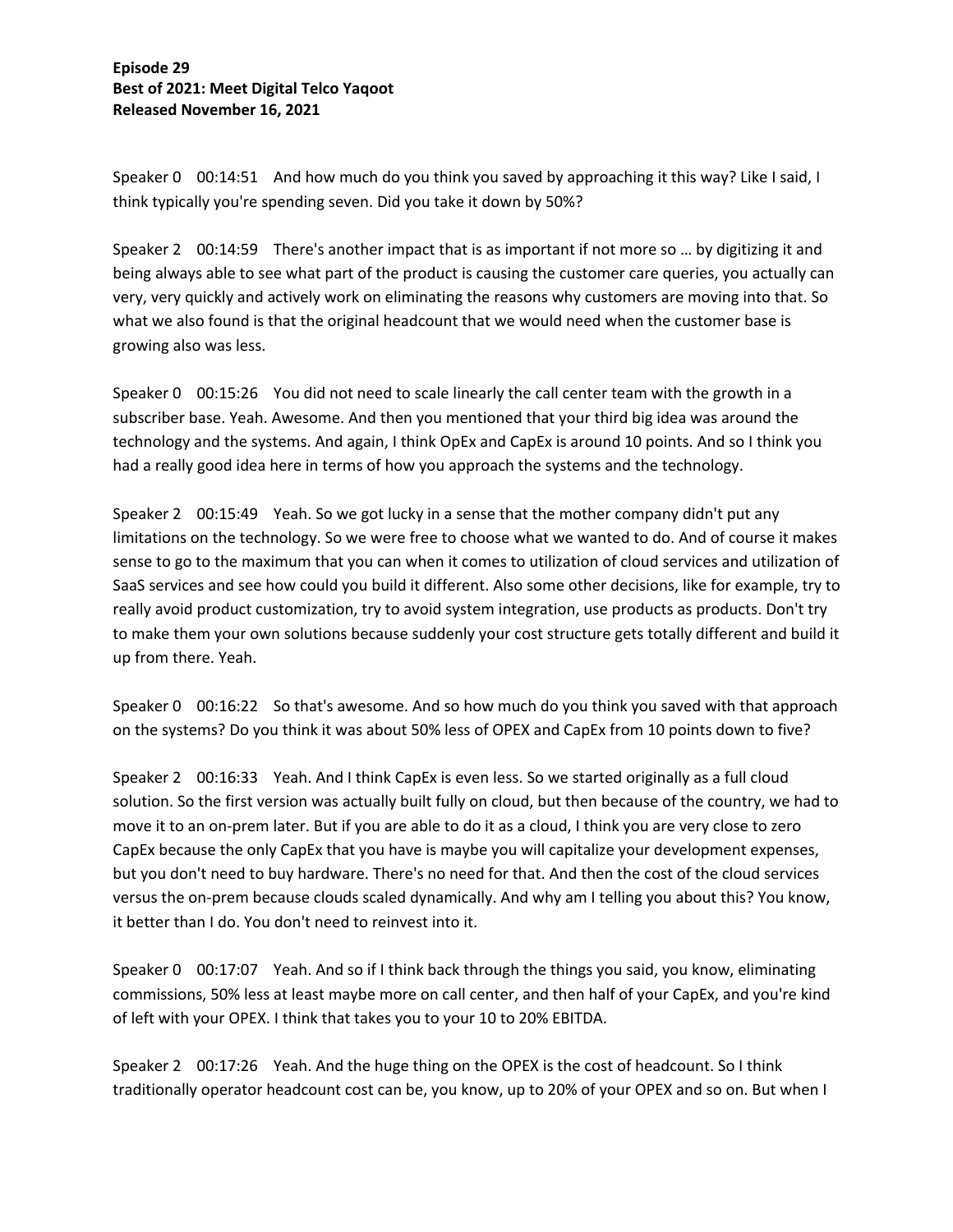asked the chief commercial officer on this operator, I had a staff about 600 people and we had an additional, maybe 700 people that work on retail and so forth. And now we are suddenly running the same business where the internal team is only about 30 to 40 people. And the external team is about 15 people.

Speaker 0 00:17:54 You're 1% of the head count that you were running, now it's like 50 people. Speaker 2 00:17:59 Yeah, absolutely. Absolutely. Yeah. So it's a huge change. And not only that, but if you look at the skillset of the people, the skills had also changed because we suddenly had people who were doing customer journey mapping. We had designer people looking at what is the experience, whether we had the technical people who actually are running the system, we didn't have to do procurement process to do change requests because we didn't have change requests. There was a lot less business casing needed for approvals because what are we going to approve? Because we are not doing the change request, right? So much more of the work is just happening inside of the team, which means that you're also much faster, you are much more agile. You are able to do the things that would take a much, much longer time on the traditional organization structure and with less cost, less people.

Speaker 0 00:18:40 Yeah. And so your org structure has really changed. It's not a typical org structure, just smaller. It literally is different teams in different sizes just don't need procurement. And you don't have all this project management, and consultants and change management just goes away. It kind of sounds almost like a software company, not like a telco.

Speaker 2 00:19:00 I fully agree.

Speaker 0 00:19:01 That's amazing. And so talk a little bit about kind of just going back to the cloud approach. You mentioned it's located in Saudi Arabia. They traditionally have tough data regulations. There's no hyperscaler in the country. You mentioned that you wanted to use public cloud and you started that way, but then you had to switch. I think that happens to people around the world. And how did you keep it as I'm going to use air quotes as "cloudy" as possible, but yet you're installing on premise and I guess a private cloud, maybe.

Speaker 2 00:19:33 Yeah. So first of all, to give Saudi Arabia as a country some credit, their country actually has a quite strong cloud strategy. So they want to have a cloud services over there. So the country itself did not really have an issue with the cloud, but what regulation said is that the services have to be inside of the country premises. So things have to be inside of the country. But other than that, cloud is a fair game and it's actually almost encouraged. But the challenge was that there was no hyperscalers available. None of them were operating in the country at the time. I think Amazon was building data center in Bahrain. So that was close by, but still country next door. So we couldn't do that. So what we ended up doing was basically that we have to do it on premises and basically it's just having to buy the hardware, what we need. But what we did too, is that we maintained the cloud native approach on top of the hardware. So you are still doing the containers, keeping it as close to that, as you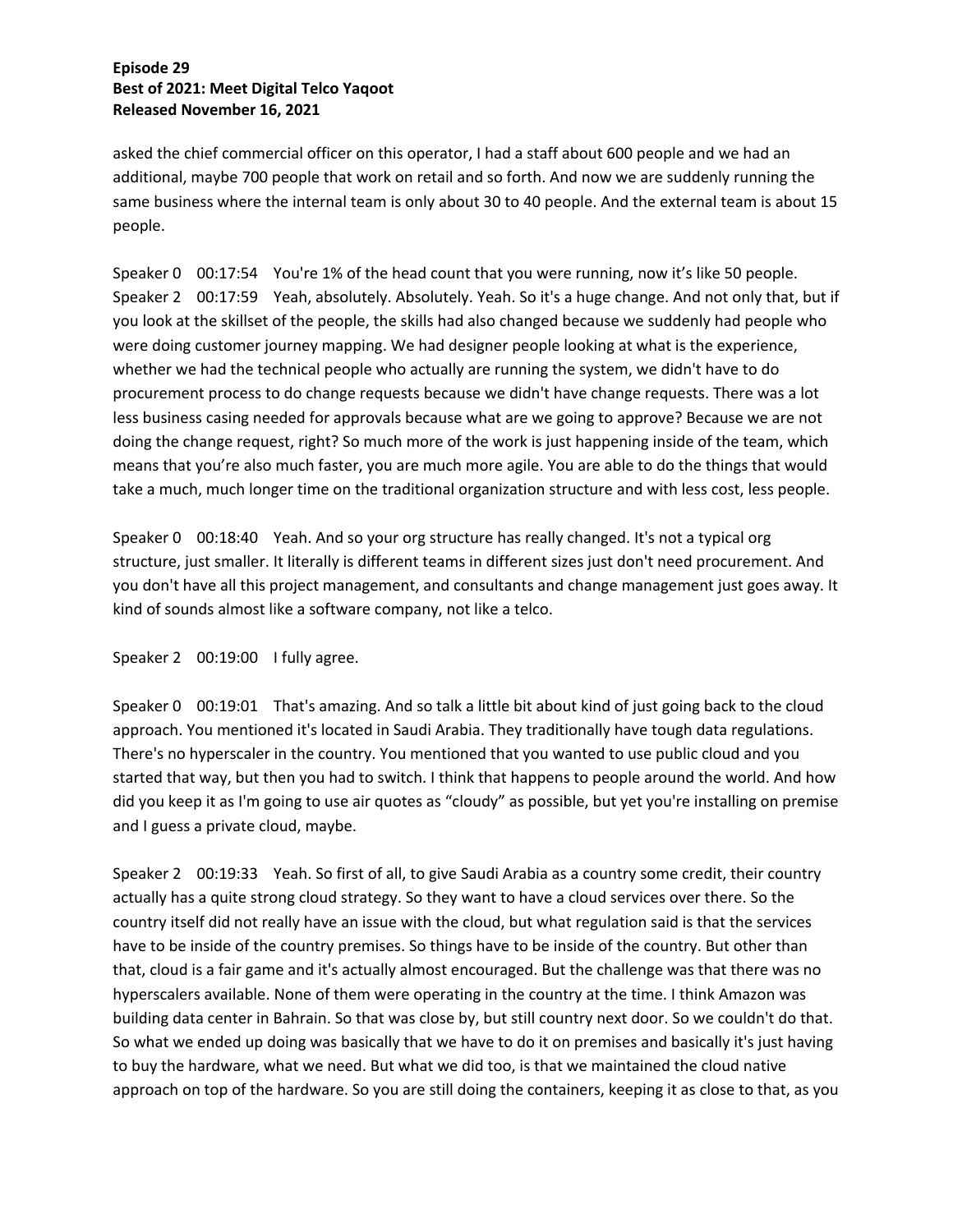can be, is what I was hoping for. And what is also happening is that once the cloud providers become available, then you basically would be able to move it back to them.

Speaker 0 00:20:32 And I think that's a really smart thing to do, is design it in a way, like, if you can't right now, bet on the future, be like, well, in the future, this will change. And so for example, I think Google announced maybe six months ago that they're going to do a data center in Saudi Arabia. And so if you designed your private cloud in a way that you can shift it and you can start to move it and start to take advantage of the public cloud, then it's as a stepping stone. And so I think it sounds like that's what you guys were doing. Like this is a temporary solution. We want to move forward when a hyperscaler becomes available, we can take advantage of it when it's in country and we're able to. Absolutely. So it sounds like if I just had to summarize, because I think this is just such an awesome little case study, right? Which is you have a super small team you're using as cloudy software as possible, dramatically higher profit, right. 10 to 20 points more and a great new brand. And you mentioned earlier, you're like we really wanted to get growth. And you mentioned that there was lower acquisition cost. So can you talk about the growth side of it and what you found? Was it just a little bit of growth or was it really amazing? Did the results match?

Speaker 2 00:21:40 Yeah, so, like I said, I was used to running the commercial side before, to having this more or less plus minus 5% type of numbers that you are seeing on your growth and every year is more or less the same and we are planning for the growth and then trying to chase it. And typically most of the time you're not getting it. So what ended up happening over here was that, first of all, it was a new team. It was a new IT stack, we had a totally separated IT stack. We are reusing the operator's network, but we are not using any of their IT systems. So we have our own IT stack. We had our own team. So we are not using their organization, only support services like HR and so forth. But we have our own team. We had our own marketing organization.

Speaker 2 00:22:17 Speaker 2 (21:23): We have our own brand that had never been introduced to the market. Right. So a lot of things that we had to shore it up. So it took about maybe three, four months for that to really start to come together and us to start to be able to operate more efficiently. But ever since that, you started to see that it's on an exponential growth path and on very early stages, you start to see that, Oh my God, it's actually really starting to pick up. And it took a while for people to start to actually believe it. And I remember having these discussions with some of the, my senior management saying that, "I believe that we can actually start to see the success." And if I look up the whole next year, it was exponential growth. It was growth on growth. It grew to eight X in a single year on its customer base and its revenue. So you saw it going from hundreds of thousands to millions and from millions to tens of millions. So I really, really, really enjoyed the growth path. And at this part of my duties was I was actually head of the growth team. So I was physically running the people who are doing the growth and what kind of campaigns we are doing and how we are managing it. So I really, really enjoyed it. And it's a good story. Yeah. Yeah. And I hope that they continue it.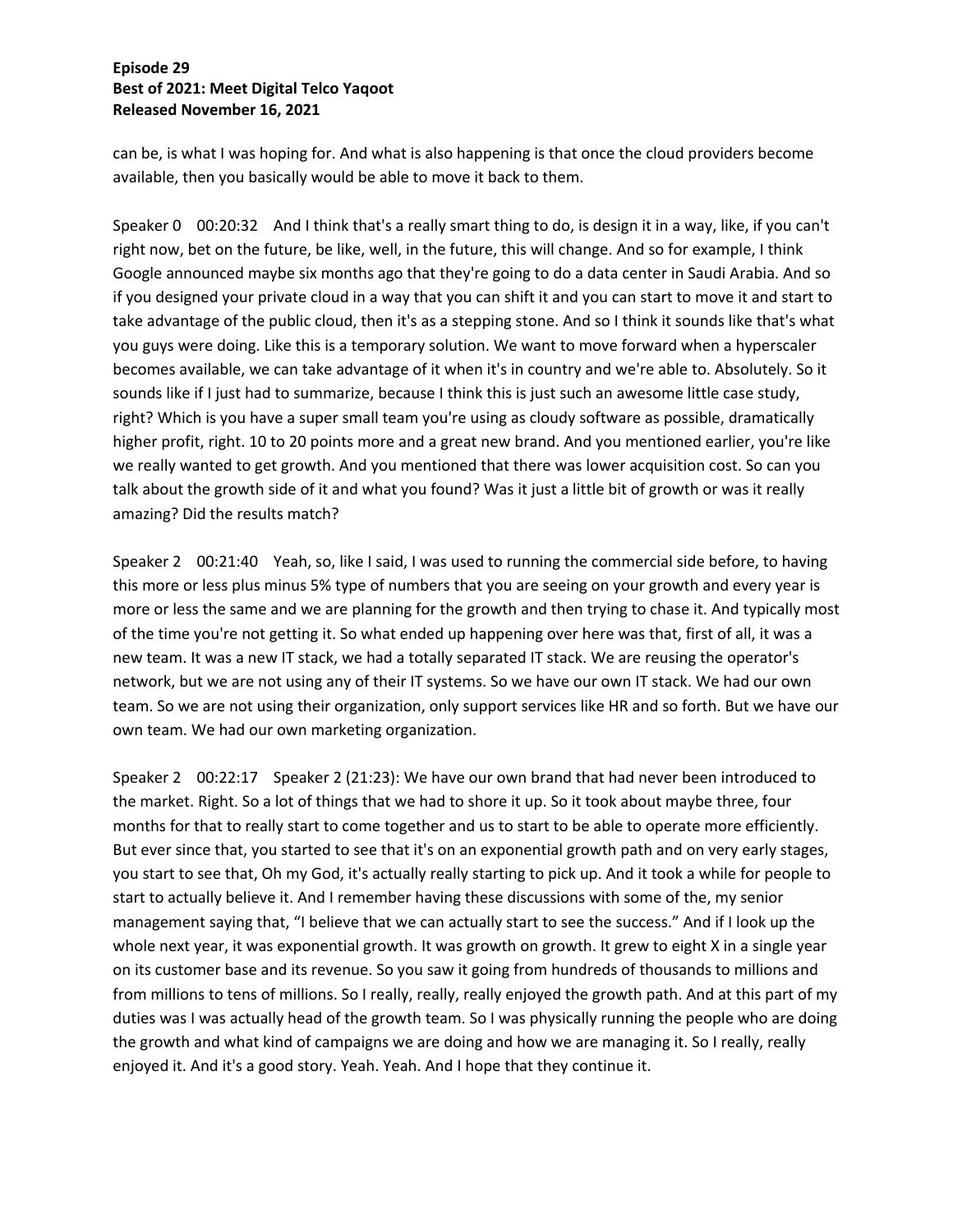Speaker 0 00:23:23 People are afraid of digital transformation. They're afraid of, "how can I make this move to digital? I've had this, a traditional sales channel. I can't disrupt it. It won't work." And then you have this story where you're like, let's just think very open-mindedly with a blank piece of paper, let's design it from scratch with the tools of today, look at the internet giants and how they're doing it and adopt those practices. And it shows just such courage and foresight. And it's really awesome. And so I think my last question for you is after this amazing experience that you've been through, right … it's one of those great career stories that you love to tell over and over again …my podcast is for a telco execs. And so for the other telco execs that are like, "I want this for my business," that want to follow in your footsteps … what would your advice be?

Speaker 2 00:24:09 I think one of the very important topics is that you have to get the learnings inside of your organization. It is not same as your core business. And you have to recognize the fact that there is maybe 30 years off, let's do it this way-type of culture in your organization. And I very strongly believe that we as humans, a big part of our learnings comes from doing something. So you actually have to do it. And I think as an operator, you probably have to be mindful about also many things, your risks. So I'm not a big believer of a huge transformation projects. They are very complex. They are very difficult. I am not a big believer of "let us do an RFP where we get a full digital stack. And then we move out 10 million customers for the stack." This is also very difficult. It's almost impossible to do your risks cost maximum.

Speaker 2 00:24:54 So my recommendation would be that. Hey, think about something that is small enough, that you can control it. Something that you can actually get to the learnings into that. But then also have a plan. How are you going to move that new way of working or that new technologies that you are utilizing on your core business side? Because that's fundamentally where your biggest benefit is going to be. So start small because then you also can try out things. It doesn't matter, even if it doesn't work, that your risk is so much reduced, but then have a very quick plan, how to move the core business. Also, on the new technologies and those human skills, they are super important. They are super important because it's people who transform, not the companies, right.

Speaker 0 00:25: People transform, right. Not the business. And I think that's how you started our conversation. And it's nice that we're wrapping up with it, which is you really got to connect the change to the individual. I mean, obviously it's great for the business, better profits, higher growth. It's a fantastic success story, but you've got to connect it to the individual of why should they help you and why should they work hard? And why should they change the behaviors? And if you can do that, I think you have a chance to have a successful transformation project. So I could talk to you forever about this because I love this story, but I've really appreciated our conversation today. And so thank you so much for coming onto the podcast. Stick around because we're ending each podcast with a Telco in 20 takeaway. I have 20 seconds to tell you something you need to know.

I think a lot of people in telco think you can't do great things for the customer without hurting your business. Juha and Zain Group, and the team at Yaqoot prove that's not true. You can reinvent the customer experience, have exponential growth and have high profitability by building a digital telco. And